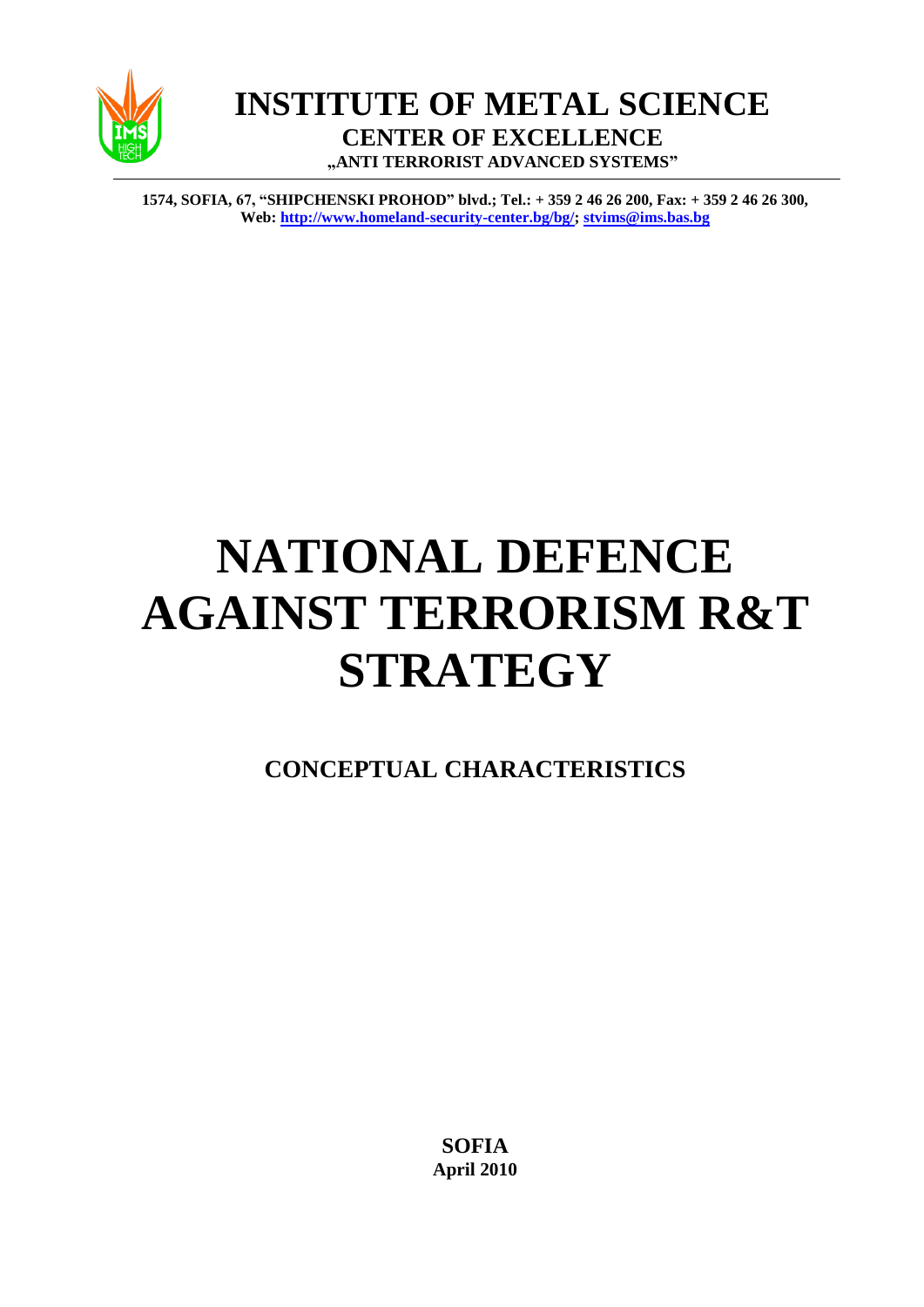

#### **Corresponding Member of BAS STEFAN VODENICHAROV**

#### **FOREWORD**

In the analysis elaborated by the Center of Excellence on Anti-Terrorist Advanced systems (CATAS) entitled **"National Defence R&T Strategy – conceptual characteristics"** it was clearly and explicitly proved the lack of not only a written politics and strategy in the area of the research and development for the national security and defence, but also of any systematic, expedient and reasonable activities in that direction on behalf of the national governmental bodies and organizations. The negatives from this status influence not only on the defense capabilities of the state, but also on its stability and the development of its social-economic basis.

The necessity of politics and strategy in the area is undisputable. But how can it be satisfied and how to achieve the goals that we wish to realize?

One of the goals of the future politics is to answer **timely** in accordance with our priorities and allied and partner engagements what shall we do, how and when shall we do it and to identify the areas and the resources needed to support our efforts in the area of **counter-terrorism**.

It is no chance that the accent is set on the timely establishment the right basis of the process. When the concomitant issues shall be laid down and described in details? Whether after development and adoption of National strategy for development of research, Strategy for national security and Strategy for development of Bulgarian defence technological and industrial base? Whether within the frames of the Strategy for research and technologies for the national security and defence or the problems shall be worked out separately? The answer to all these questions is only one: we can work out a Strategy for research and technologies related to defence against terrorism only on module basis enabling us to develop the scientific and practically applied matter of extremely high priority, in parallel with all the rest of the problem areas connected with it. I.e., we shall use an adaptive approach which will allow the elaborated by us subject-matter to be "open" to everybody.

But is all this possible, are we able to create such "Perpetual Motion Machine"? Difficult question, however the answer, from the view point of its importance, is obvious, «yes», we have to do everything possible in order to say at last how Bulgaria will contribute to its own and that of the allies and partners security in the most crisis, currently and in many other moments, area ? Why? Because no one will secure us any «comfort» in connection with:

- **The key objects** of the critical infrastructure which may become object of terrorist threat. These are the numerous, present and future, objects of the power and transport sectors – the nuclear power plants, gas mains and oil pipelines, the harbor infrastructures, airports and many others, the hostile impact on which will result in innumerable losses not only at national but also on European level;
- **The time** no one is certain, or has no enough information, if and when Bulgaria may become terrorist attack "destination". As NATO and EU members we are not "insured" against such "attention". The preparation and realization of such an act does not suggest many efforts while the preparation and counteraction against such threat require versatile, consistent and thorough actions.

**In the long run the conclusion is only one** – we must proceed immediately to the elaboration and adoption of **National Defence Against Terrorism R&T Strategy (the Strategy), if we do not want to be ...surprised". The** conventional threats, which provide us the grounds to join the USA antimissile shield are an important factor, determinative for our national security and defense, but they are not the only and immediate generators of uncertainty. The invisible, unpredictable and unexpected attacks of the terrorist organizations, against the valuables of civilization, are the main problem of humanity today, including Bulgaria.

## **DIRECTOR OF IMS AND ATAS STEFAN VODENICHAROV, D.Sc., Corr.memmber of BAS**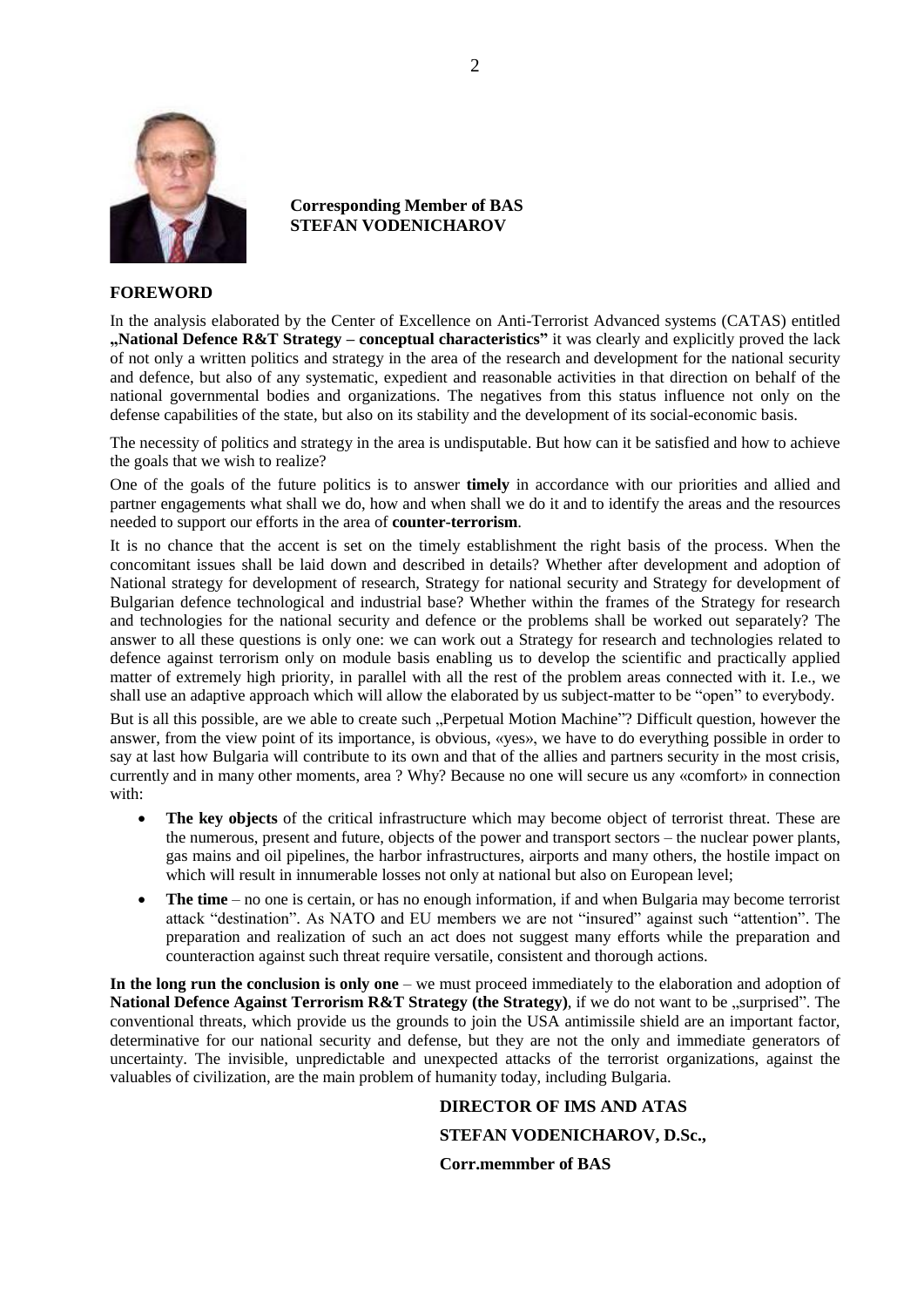## **INTRODUCTION**

The theory on the issues of defence against terrorist threat is focused on two aspects, two kinds of strategies, related to strengthening and development of the counter-terrorist activities: **defence against the source of the threat (S-strategy) and defence of individuals and infrastructure (L-strategy)**. They can be assessed as follows:

First, the defence against the prime source is a function of the reconnaissance bodies, which are highly experienced in the counter-terrorism and command possibilities, not only in national, but also in international plan, to obtain the necessary information and to undertake due and adequate precaution measures. The main feature of their activities is the defence against the so called "uncertainty". Uncertainty from the point of view of the need to identify three main parameters very clearly and precisely, and namely: where, when, and how the terrorist attack will be executed. The extent of that uncertainty influences significantly both the economic and psychological expenses and leads to painful changes in the routine conduct and way if life.

**Second**, the defence of individuals and infrastructure is a public product and thus it is responsibility of the governmental bodies of highest levels. As for the counter-terrorism, it should be a priority and responsibility of the Council of Ministers of R. of Bulgaria. The main feature here is the limited capabilities for adequate counter measure which takes place if the first step of counteraction (i.e. defence against the prime source) does not work. The level of the technologies involved providing for the defence and security of humans and infrastructure has a decisive significance for successful accomplishment of **L-strategy.**

The prevalent public consciousness apprehends the counter-terrorism and the development of technologies as immediately interconnected parts of one whole. Nevertheless however, the legal bodies and the military adapt the available "civilian" technologies for their purposes as a result of a number of restrictions (aggressive and dynamic terrorist threat, insufficient time for preparation and counteraction, insufficient finance and other resources).

Shall we develop new technologies for successful counteraction of the potential terrorist threat? Is it necessary to allocate additional finance, material and human resources in order to state with enough certainty that we are prepared for counteraction against any challenges of that kind?

We wouldn't be able to answer those questions unless we are clear about which are our priorities for the national security and defence. Nevertheless the significant issues for us can be numerous and decisive for our future but the successful defence against the terrorist threats is out undoubtedly one of our paramount goals and tasks. In order to be able to approach to decision of the number of complicated in their nature and content issues in that direction however, in the first place we shall clarify the following:

- In which directions of fundamental and applied research our country has proved capabilities and expressed advantages;
- Which scientific directions we wish and have to develop on our own, considering the number of factors, i.e. capabilities, necessity, expediency, multiplication of results and which can be justifiably and imperatively realized in collaboration with our partners;
- Which are the technologies that we shall seek to develop with the clear consciousness that, on one hand, they should be unique to a significant extent (i.e. to not copy the available ones in the "military" or "civilian" spheres), and, on the other hand, to ensure possibilities to generate new capabilities in a number of areas different from the defence against terrorism, which in addition lead to useful economical results;
- What is and what shall be our contribution to the collective defence of the NATO and EU member countries in the area from the point of view of our membership and responsibilities taken;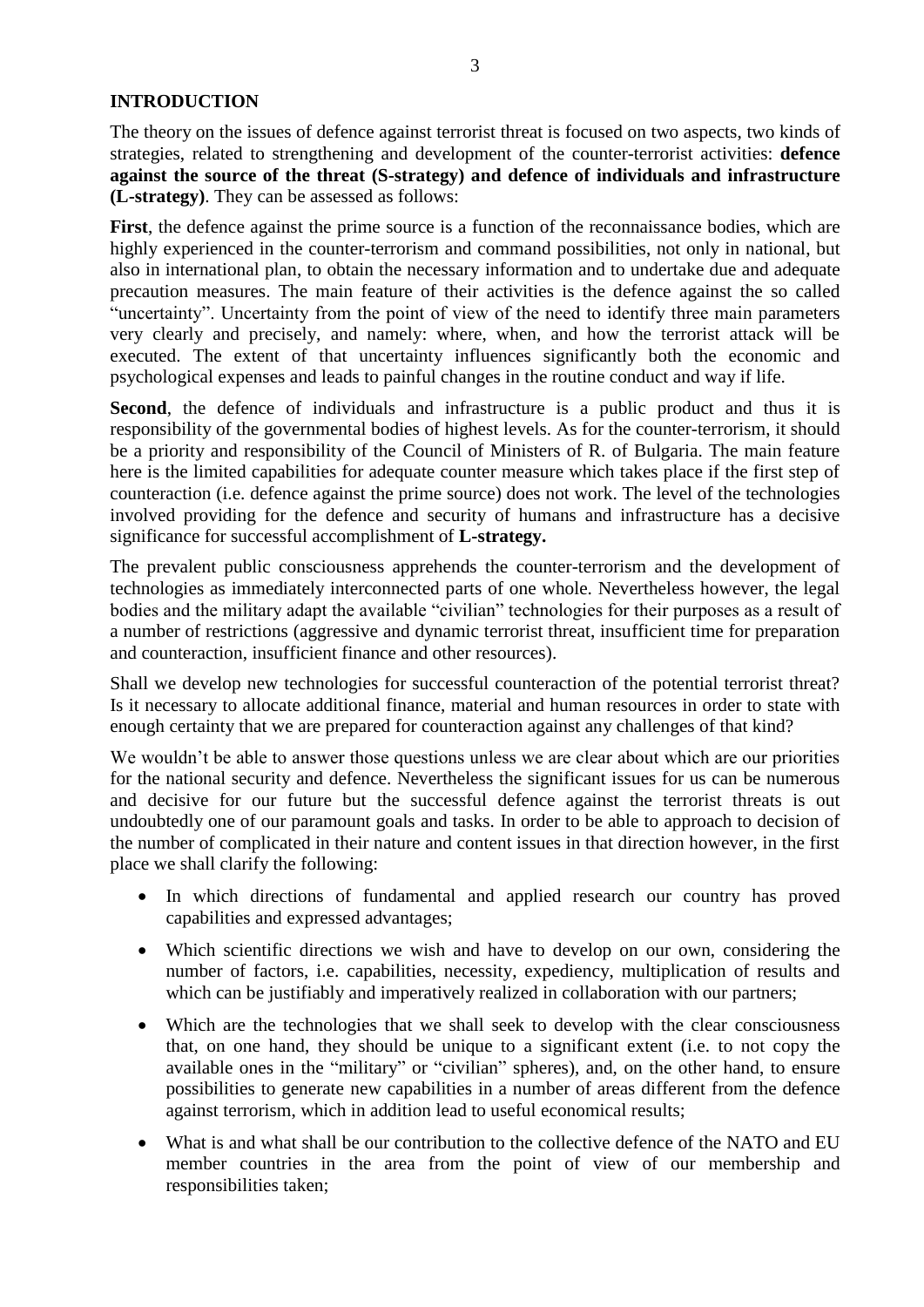What will be our politics at regional, European and international level, considering our participation in a number of international organizations aimed to protection and consolidation the peace on earth, etc.

Those and many other questions can be answered only after: making a through analysis of the current status and prospects for development of the issue in this country and the member countries of NATO and EU; determining the main goals of the governmental politics in the area; describing the rights and responsibilities of the bodies and organizations involved; laying out the requirements to the counter terrorist scientific research and technologies developed and defining the financial frames; outlining the prospects for development of research and technologies and to describe the measures which should be taken to initiate the strategy, etc.

## **1. POLITICS OF EU IN COUNTER-TERRORISM AREA**

After the terrorist attacks in the U.S.A. from September 11<sup>th</sup>, 2001 and especially after the bomb assault in Madrid on March  $11^{th}$ , 2004 and in London on July  $7^{th}$ , 2005, a number of countermeasures were taken to create conditions so that such tragedies do not happen more.

Many bodies in EU undertook numerous activities to prevent the terrorist attacks of any kind in all areas of the public and economic life in EU member countries.

In result of the joined efforts, on November  $30<sup>th</sup>$ , 2005 the Council of Europe adopted a document, uniting the requirements of all participants, and namely **The European Union Counter-Terrorism Strategy"** ("Strategy"). However the realization of the joined counter terrorist activities of EU member countries was initiated in June 2004 when the European Committee adopted **"The Action Plan to Combat Terrorism"**.

## **1.1. The Action Plan to Combat Terrorism**

In March 2004 the Council of Europe adopted the Declaration for defence against terrorism where the priorities in the area are outlined. In June the Council adopted the Action Plan to Combat Terrorism.

Based of activities laid in the Plan, the security of airports and aircrafts is increased in short time.

In year 2005 two key directives supporting the Plan are adopted: the third "Money Laundering Directive" and **"Directive on Enhancing Port Security**". The European Agency for the frontiers **FRONTEX** begins functioning the same year. Together with EUROPOL and EUROJUST (European Union Judicial Cooperation Unit), FRONTEX establishes a net of executive bodies for increasing the security of the outer borders of EU.

As a logical consequence of these efforts, **"The European Union Counter-Terrorism Strategy"** is proposed for adoption on the meeting of the ministers of justice and domestic affairs in Newcastle in year 2005.

## **1.2. European Union Counter-Terrorism Strategy**

The European Strategy lays four major directions ("pillars") for activities in the base of defence against terrorism: **prevention, defence, persecution and response to the threats.** It demands that the bodies on all levels, national, European and international, did everything possible to decrease the terrorist threat and to increase our defence capability and possibility to face adequately the challenge of the "plague" of 21<sup>st</sup> century. The Strategy poses a number of goals to prevent new members to join the terrorist organizations, for a better defence of potential targets for terrorist attacks, for persecution and investigation the members of the existing terrorist nets and improvement of our capability for response and management of the consequences from terrorist attacks.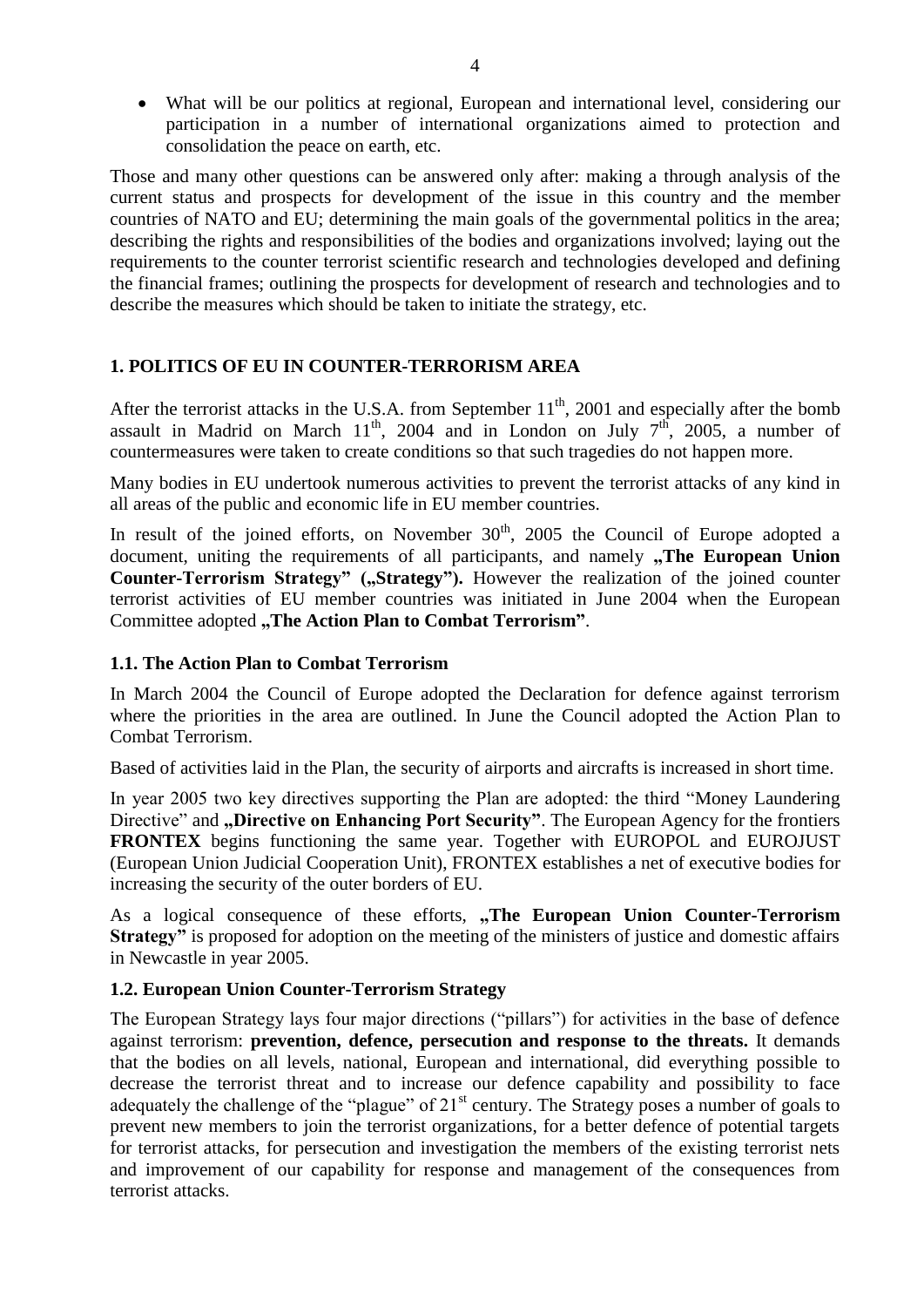Based on the four "pillars" in EU identified, in implementation of its own **"European Security Strategy**", the EU announces its engagement to take responsibility in supporting the global security.

With the Strategy the EU seeks to contribute for:

- strengthening of national capabilities;
- facilitating of European cooperation;
- Collective capabilities development:
- Encouraging of international cooperation.

The defence of European borders is the key issue in the Strategy. While the main task and responsibility of the member countries is to improve the protection of critical potential targets for terrorist attacks, the mutual dependence of security of borders, transport and transborder infrastructure require the joined efforts of EU. It is accepted with absolute majority that the efforts shall be aimed to the outer borders of EU in order to prevent a possible penetration and activities of terrorists on its territory. This is the reason why the Strategy and its implementation are especially important for Bulgaria considering the two borders, south east, which are outer borders for EU too.

For practical application of the activities envisaged, EU created European Agency for the frontiers **FRONTEX** and builds Visa Information System and the second generation of Schengen Information System. The Agency is purposed to assessment of the risk, a part of the efforts being aimed to increase the oversight and surveillance of the outer borders and the two information systems enable to exchange information in real time for candidates to enter into the Eurozone and to deny such access if needed.

Considering the necessity for new technologies ensuring increased security of airports, bus and railway stations, harbors, main roads and infrastructure, the Strategy requires more adequate using the research and development programs of European Commission. It also determines the key priorities which should be followed in order to achieve a reliable defence of the potential targets for terrorist attacks:

- Increasing the reliability of EU citizens passports by including biometric data for their holders;
- Building Visa Information System and the second generation of Shengen Information System;
- Development of effective risk analysis for the outer borders of EU through FRONTEX;
- Applying the commonly accepted standards for security of aircrafts, airports, harbors and vessels;
- Accepting the European program for protection of critical infrastructure;
- Establishing the best level of the investigation in EU in the area.

## **1.3 European Defence R&T Strategy**

The approval of European Defence Research&Technology Strategy by the ministers of defence of EU member countries in September 2008 was a necessity caused by the logic followed by the **European politics in the area of defence and security.** 

On the other hand, the Strategy enabled the European Defence Agency (EDA) to accomplish in the best manner its obligations in the following areas:

- **a)** Development of defence capabilities for crisis management;
- **b)** Enhancing and broadening the European armaments cooperation;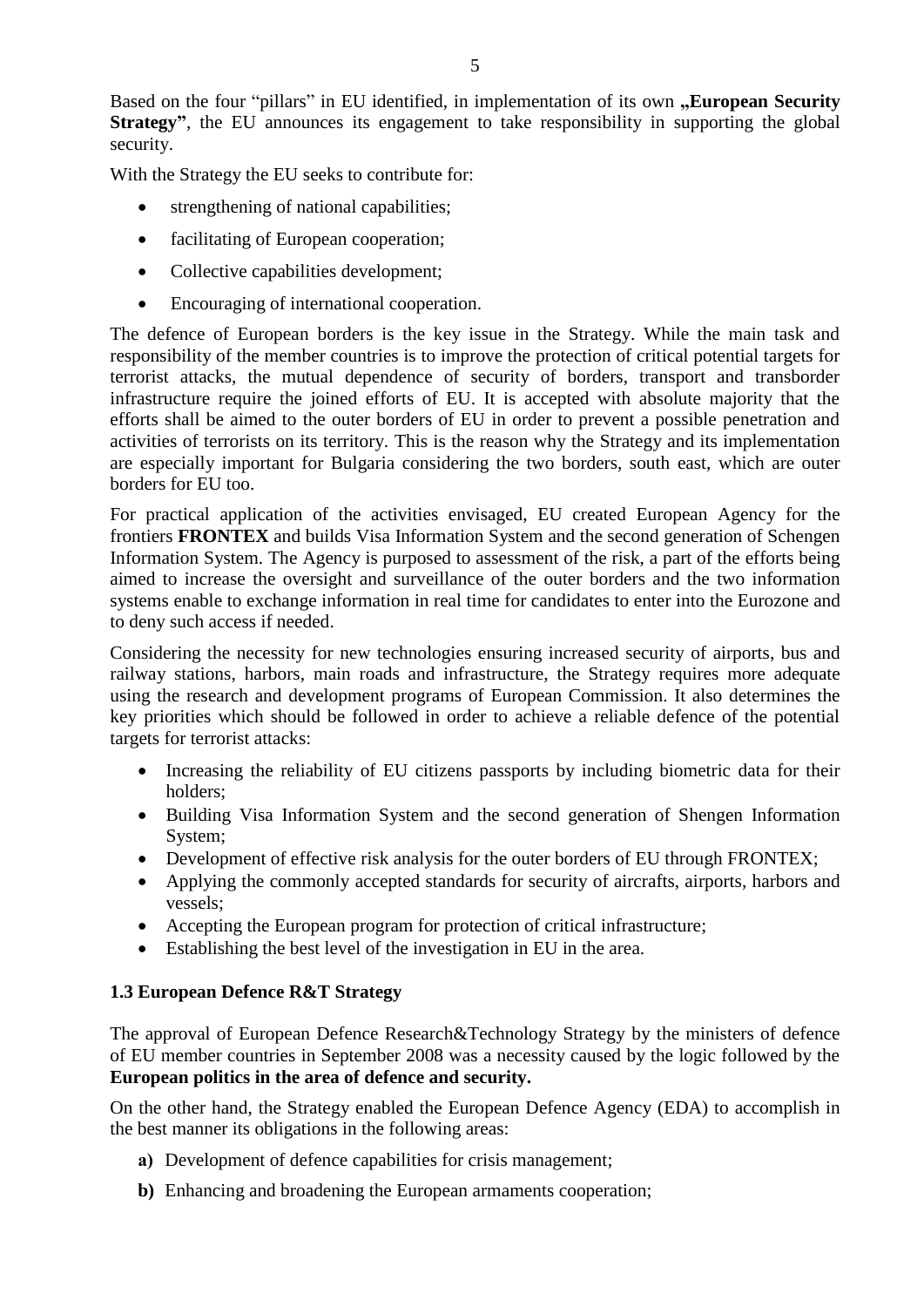- **c)** Strengthening of the defence and technological industrial base; and
- **d)** Enhancing the effectiveness of the European defence research and technologies.

The necessity of joined strategy in the area is even more imperative considering the following tendencies:

- Increased political aspiration and desire for investments in research and technologies aimed to response to the present and potential challenges in the areas of defence and security. For example, the decision of the Steering Agency Board from year 2007 for allocation of no less than 2% fro the defence budget of each member country for research and technologies;
- Introduction of European level for the capabilities management approach during programming the research and technologies. By means of the Strategy the bond between requirements to the capabilities and the initiatives in the area of research and technologies can be strengthened;
- Changes in the supply chain of defence production. Recently the European defence industry has been significantly re-structured. The corporate trans-border property leads to complications on the industrial stage where SME still search for their place in the supply chain;
- Multinational cooperation. First and foremost, availability of different in nature and spirit procedures, cultures and languages in this sphere.

The development of European Defence R&T Strategy is in unison with the Capability Development Plan and the European Defence Technological Industrial Base Strategy, accepted by EDA on May  $14<sup>th</sup>$ , 2007. The synergy among those three documents, together with the European Armament Strategy enables reaching the main goal to improve the European defence capabilities. The harmonizing of military requirements and thus the enhanced cooperation among the member countries are the main roads to satisfying the European defence necessities and ensuring the so much desired autonomy of Europe in the areas that are crucial for its security.

The Strategy invented the necessary conditions to determine and systematize the key technological areas and **the research capacities** for scientific support for building the capabilities. The core of the Strategy is the list of 22 priorities in Defence R&T area which serve the defence necessities of the member countries.

The main advantage of the Strategy is that it presents the priorities in research and technologies in relation with the priorities of Capability Development Plan, thus closely binding them with achievement of the planned defence capabilities.

On the other hand, the Strategy poses the research and technologies issue as a corner-stone and a binding link between the **defence capabilities** and **adequate defence technological industrial base**, which is the key issue in the process of satisfying the defence capabilities. This is the marking post whose level and development indicates the extent for satisfied capabilities.

**In conclusion**, it is necessary to mention that:

**1.** There is an orderly system developed within the frames of EU for implementation of the European Security and Defence Policy in the part for counter-terrorism with a clearly outlined hierarchy and mutual interconnections between the separate elements.

**2.** There are **written sector politics** for each element of the system which regulate the implementation of different activities for achievement of the anticipated results.

**3. The core** of the system is the determination of:

- the necessary defence capabilities of EU;
- the necessary research capacities providing for the scientific support of the defence needs for building the capabilities;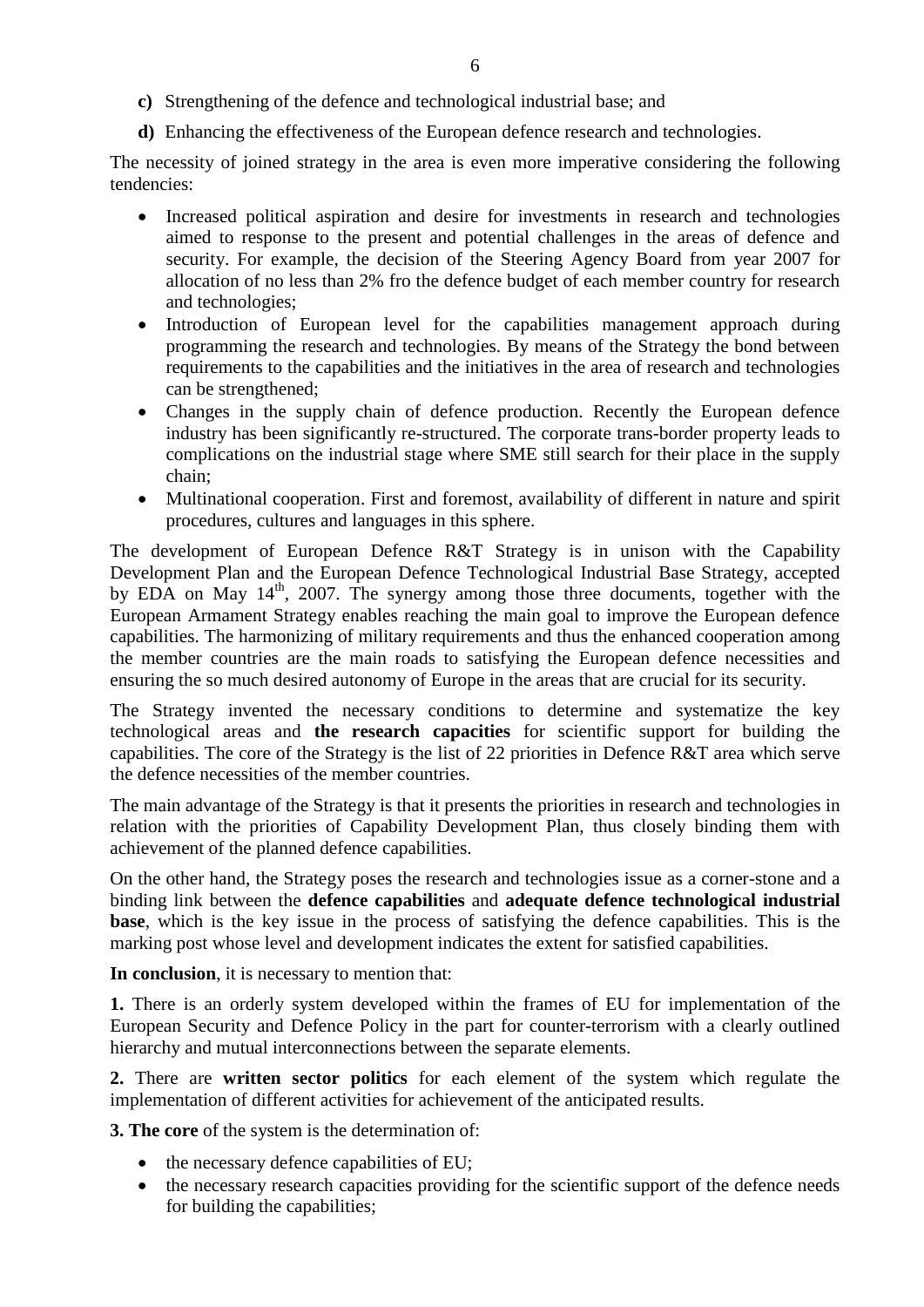• the necessary defence technological and industrial base providing for the technology level of the needs creating superiority on capabilities.

**4. In the same time, however, the problems connected with counter-terrorism research and technologies are not characterized with clear requirements upon the priority scientific directions; the accents for each direction are not fixed; and the capability matrix which we wish to achieve is not bounded with time.** In other words, it is not clear how, in which way the research and technologies will contribute to combat the source of threat **(S-strategy)** and the defence of the separate individuals and infrastructure **(L-strategy)**. That is not made also in the Study on the innovative and competitive potential of the defence related supplier base in the EU12, implemented by EDA, independently of the discussed problems were to the defence industry (the discussed R&T are a part of them).

Within the context of international combat-terrorism, the defence polices of EU has been developed very dynamically since year 2004. In November 2005 the European Committee accepted the Green book for European Programme for Critical Infrastructure Protection (EPCIP). On that base in year 2006 EU initiated the EPCIP and Critical Infrastructure Warning Information System (CIWIN) is in process of development. The Directive of the Council from December 2006 concerning identification and providing for the European Critical Infrastructure and assessment of the need to improve its protection is endorsed.

All of this is an effort huge in substance and volume but the close interconnection between the documents discussed (EU Counter-Terrorism Strategy, European Defence Research&Technology Strategy and the regulations for protection of critical infrastructure) is not realized, which does not contribute to achieve the best results in building adequate capabilities for countering the terrorist threats.

## **2. ANALYSIS OF THE PROBLEMS IN OUR COUNTRY.**

One of the main directions of counter-terrorism is the Polices in the area of defence&security related research and technologies. The formation of an expedient, **unified**, practical & applied and financially provided polices in this area is a guarantee for success and prevention against any losses, which for its part is a precondition for realization of continuous and consistent social and economical development of this country.

Unfortunately however, there is no written politics and strategy for its implementation as well as practical work to improve that state of affairs. Practically, there are different aspects of R&D activities, which are realized in favor of the national defence and security by bodies having constitutional duties in this area. However, a politics for research and technologies, and moreover a unified and focused on counter-terrorism one, does not exist. In many cases a lot of the subjectmatters of the different bodies and organizations overlap and in many other there is a huge thematic gap in the counter-terrorism area. An example proving this ascertainment is the fact, that none normative document in this country contains described requirements to counter-terrorism R&T or Bulgaria is a party in international agreement. We participate only and solely in agreements aimed to develop and apply countermeasures against the source of threat but not for protection of humans and infrastructure by use of the advanced Science and Technology (Appendix 1).

First of all we shall answer the question if it is advisable to separate the counter-terrorism research and technologies from the rest directions of research activities in interest of the national defence and security. The "pros" and "cons" about their separation are numerous. But it is easy to prove using the generally accessible information in the foreign press that there are impressive results when the R&T expenses are clearly stipulated and the priority directions are determined.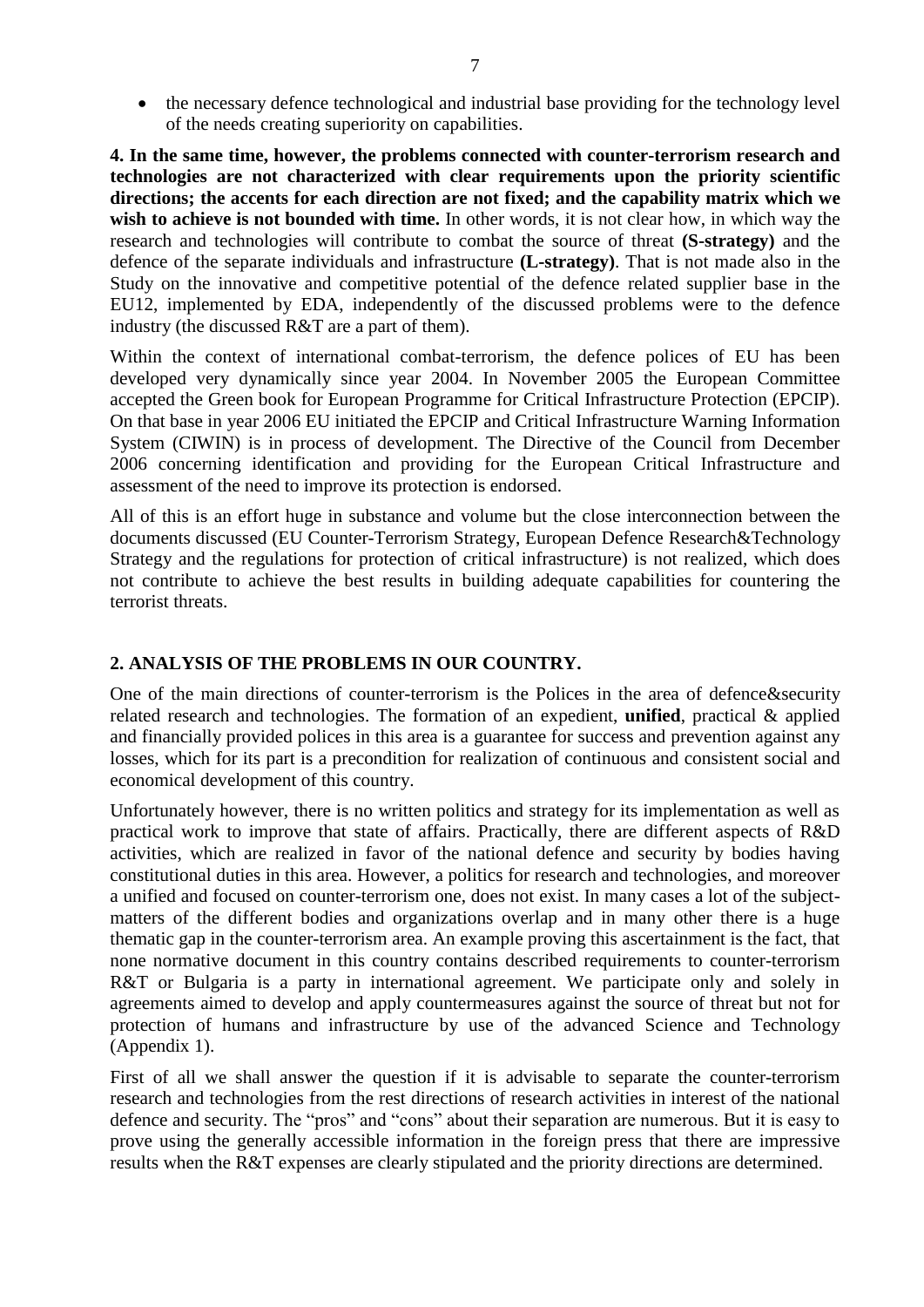What is the situation in our country? As an example we can indicate the Law of the state budget for year 2008 (Years 2009 and 2010 cannot be assessed because there is not data available.) The financing allocated to MoD is as follows:

| <b>Structure of the financing</b>                                                                                                                                   | <b>Thousands BGN</b> |
|---------------------------------------------------------------------------------------------------------------------------------------------------------------------|----------------------|
| Expenses for current maintenance                                                                                                                                    | 865 686.00           |
| Investment expenses for new armament and equipment, overhaul<br>and modernization of the available armament and equipment,<br>etc. vested interests in defence area | 251 479.00           |
| <b>Expenses for defence R&amp;T</b>                                                                                                                                 | 2 230.00             |

Thus, the funds allocated for defense R&T consist a part of **0.19 %** of the state budget with a tendency is to decrease with the years. As far as for **expenses for counter-terrorism R&T, their size is equal to 0.** Consequently the state bodies and organizations are forced to satisfy almost 100 % of their needs for counter-terrorism technologies and equipment by means of purchasing from abroad. That practically restricts the possibilities for autonomous national efforts to guarantee security and protection of population and critical infrastructure. On the other hand, there are set preconditions for insufficient reliability, mistimed maintenance, etc. in the defence and security systems thus built, which makes them inadequate to the potential threats in some cases.

Why does the issue for counter-terrorism R&T stands on agenda now with even greater importance? Because R. of Bulgaria is becoming a key factor for building and maintenance of strategic energetic and transport objects in regional, national and international aspect on the background of dynamically developing environment and the attempt of the legislation to regulate the parameters for its functioning. Increasing their quantity, diversifying their types and enhancing the territorial areas where they are located, combined with the increasing risk of terrorist attacks imposes undertaking synchronized protection measures not only concerning using systems for surveillance and early warning, but means for adequate counteraction too. In other words, there is a necessity to elaborate a National System for Defence and Security of key infrastructure objects of not only national, but of regional and European importance (NPPs, gasand oil pipelines, etc.)

## **3. MAIN GOALS AND STAGES FOR IMPLEMENTATION OF THE STRATEGY.**

Considering the two mutually complementary strategies for countering to potential terrorist threats, i.e. S-strategy and L-strategy, it is advisable to initiate determination the goals of the politics in the area discussed. The investigations on the sources of threat (based on the system analyses on the nature of the threat) and thus determination of the most appropriate means and mechanisms for counteraction are among the basic priorities of the leading countries in the world. Their accumulated experience, knowledge and abilities and the results achieved enable prompt improvement the entire pallette of tools which guarantee successful counter-terrorism. The bodies and organizations involved in this activity have the possibility to use the best practices for counter-terrorism based on the good relationship with the similar organizations within member countries of EU and NATO.

Concerning the protection of the separate individuals and critical infrastructure, each member country can make an immense contribution regardless of the natural restrictions of any kind (history encumbrance, territorial size and number of population, situation, traditions, etc.) The Lstrategy can be applied successfully not only through significant financial means but also through proper concentration of the efforts in chosen priority scientific directions, development of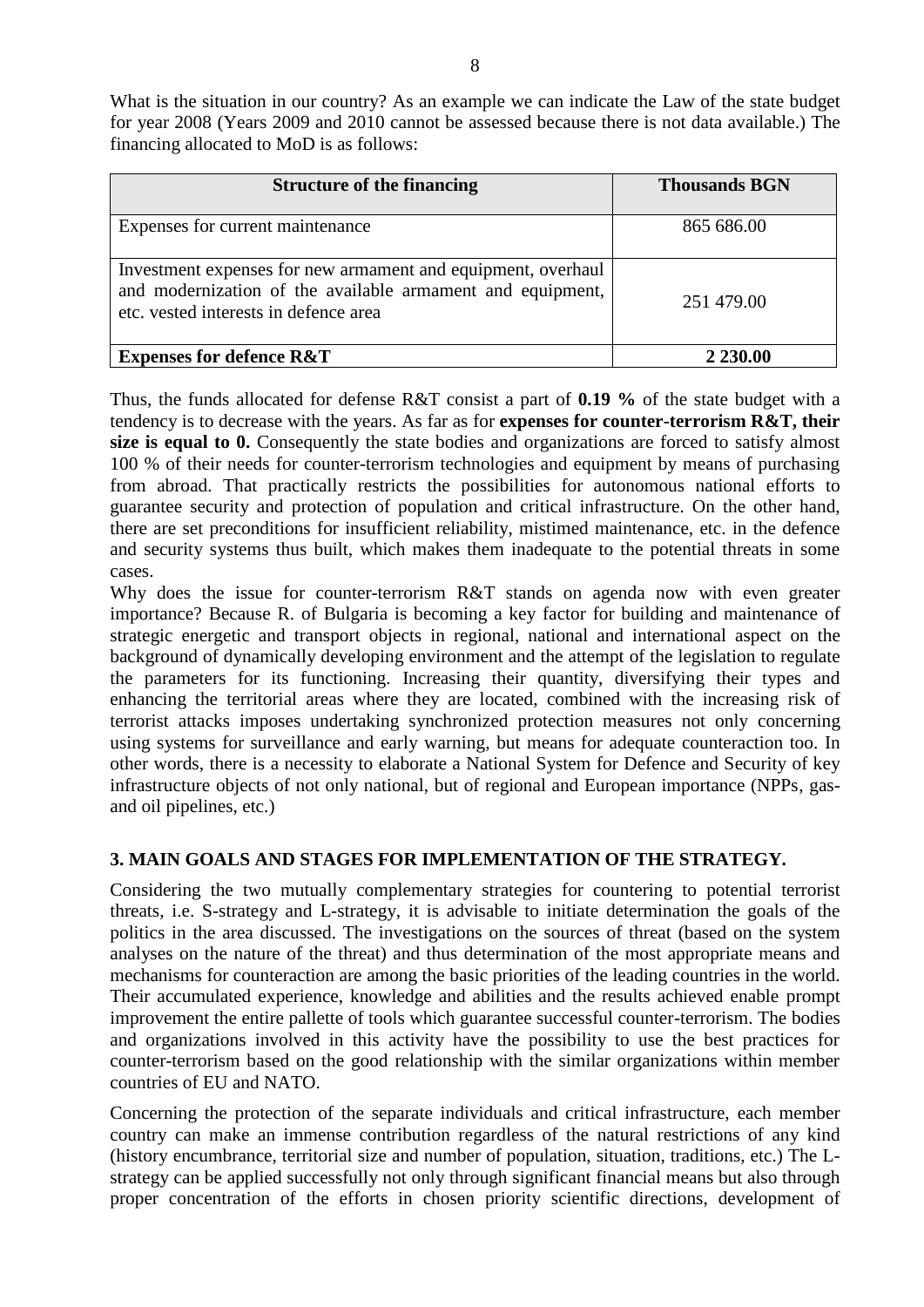advanced technologies based on the best achievements in few key areas, which results in technologic break-through of significance decisive for achievement the final goals.

On that exact base the main goals of the national politics for counter-terrorism  $R\&T$  are defined:

- providing conditions and appropriate environment for high-quality scientific investigations and developments with pronounced priorities on national, European and international level;
- providing conditions for accelerated, adequate and sustainable development and consolidation of the national capabilities through development and introduction of promising technologies for implementation of the tasks related to counter-terrorism and contributing for enhancement the capabilities of EU and NATO in the area;
- purposeful and systematic progress оf the cooperation with EU and NATO research bodies and organizations involved in counter-terrorism R&T.

The main goals of the polices shall be achieved through: clear identification and precise timing of the national counter-terrorism R&T priorities; specifying the rights and responsibilities of the bodies and organizations involved in the area; providing needed conditions that the research organizations functioning in counter-terrorism R&T area participate actively in the work of the bodies and organizations of EU, NATO and their member countries.

The goals shall be achieved in two stages:

- During the first stage (before year 2015) the investigations are carried out and the identified promising counter-terrorism technologies are developed; Bulgarian Science nad Research organizations find their place in the entire architecture of EU researches and actively participate in European projects in the area;
- During the second stage (after year 2015) an accelerated transfer of technologies for building and/or improvement of particular modules of the national counter-terrorism system are carried out and the contribution of Bulgaria to the European counter-terrorism capabilities is increased.

#### **4. INSTITUTIONAL SUPPORT ON BEHALF OF THE GOVERNMENTAL BODIES.**

As it was mentioned, a unified Defence R&T System in Bulgaria, and in particular a counterterrorism related one, does not exist currently. This ascertainment suggests the absence of whatever rights and responsibilities of any governmental body in the area. Or in case such exist already, they are only "on paper" and do not have any practical value.

In the project for "Strategy for Development of Bulgarian Defence Industrial and Technological Base" submitted by CATAS and accepted by the Inter departmental council on the issues of military industrial complex and the mobilization readiness of the country it is envisaged to establish a **National Defence Industry Council (NDIC)** uniting the efforts of the government not only regarding the defence industry, but also regarding the R&D activities providing for its development. Besides the other obligations, NDIC shall be entrusted with functions for:

- duly formulation of requirements, elaboration of politics and good quality implementation in counter-terrorism R&T area;
- providing for the unanimous and adequate participation of the governmental bodies and the research organizations involved in the activities of the analogical EU and NATO bodies and in bilateral relationships in which intergovernmental relationships in the area are coordinated;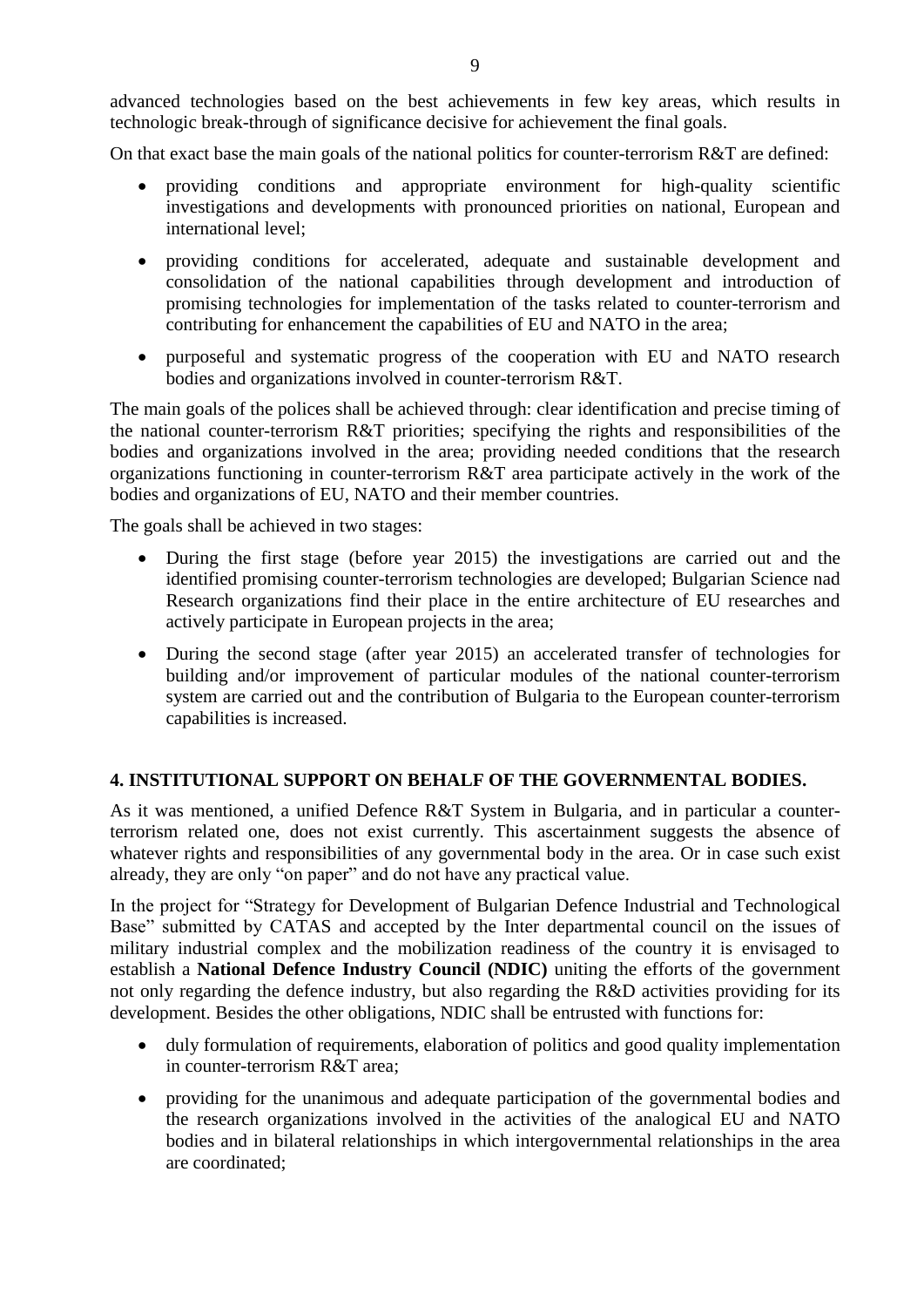- coordination of the interactions among all bodies and organizations involved during the annual allocation of the budget for research aimed to joined financing of mutually beneficial scientific projects and avoiding the overlapping of the efforts in counterterrorism R&T area;
- providing for preconditions for strategic aimed research and development of technologies for counter-terrorism in dynamically changing environment;
- development and exercising different ways for cooperation among the research organizations involved on the issues counter-terrorism R&T both on national and international level;
- providing for conditions to save the existing and to develop new key capabilities of our own science, meeting the needs of the national defence and security and contributing for consolidated defence and security in accordance with the engagements of Bulgaria as a member country of EU and NATO.

The principles, on which the relationships between the government and the research bodies and organizations involved shall be realized, include, without being restricted to:

- **Competence and trust** each party acknowledges the competence of the other;
- **Constructivity** dynamical interaction and tangible feasible results of mutual benefit;
- **Coordination** joined discussing and taking decisions on all issues related to counterterrorism R&T;
- **Continuous communication** mutual notifying about all events and facts of mutual interest; involvement of the research bodies and organizations on the initial stage of formulating the requirements to counter-terrorism R&T;
- **Pursuit of cooperation** the governmental bodies on all levels both in the country and abroad work for establishing mutually beneficial cooperation among the leading foreign research bodies and organizations with analogical Bulgarian representatives involved in counter-terrorism R&T.

The adequate, successful and durable results, beneficial not only for Bulgaria, but also for our partners and allies within EU and NATO, can be achieved only on the base of the aforesaid frame of responsibilities and principles of relationship.

The establishment of such relationships is of paramount importance for our successful participation in the European bodies and organizations involved in the problems, and first of all with EDA and with those of NATO, RTB and RTO. But how has to be organized our participation at these organizations (at the moment there is not an approach like this). Because we don't participate at no one program or EDA project (Force protection or JIP-ICET). IMS participation at NATO Defence Against Terrorism Program doesn't mark that we has a government policy at the discussed area. What are we doing about Framework Program-7 (FP-7) of the European Commission, part "Security" or the Program of European Commission: "Freedom, Security and Justice", sub area "Prevention, preparedness and Consequence Management of Terrorism and other Security related risks"? At the NATO Science Committee there is our representative but there is not idea what have to be done as a systematic approach to take part in these NATO projects.

## **5. R&T REQUIREMENTS AND FINANCIAL ASSURANCE**

## **5.1 General conditions**

Our country doesn't have to implement R&T alone to sustain all identified capabilities we have to acquire to defence against terrorist threats. In that connection, the key technological areas for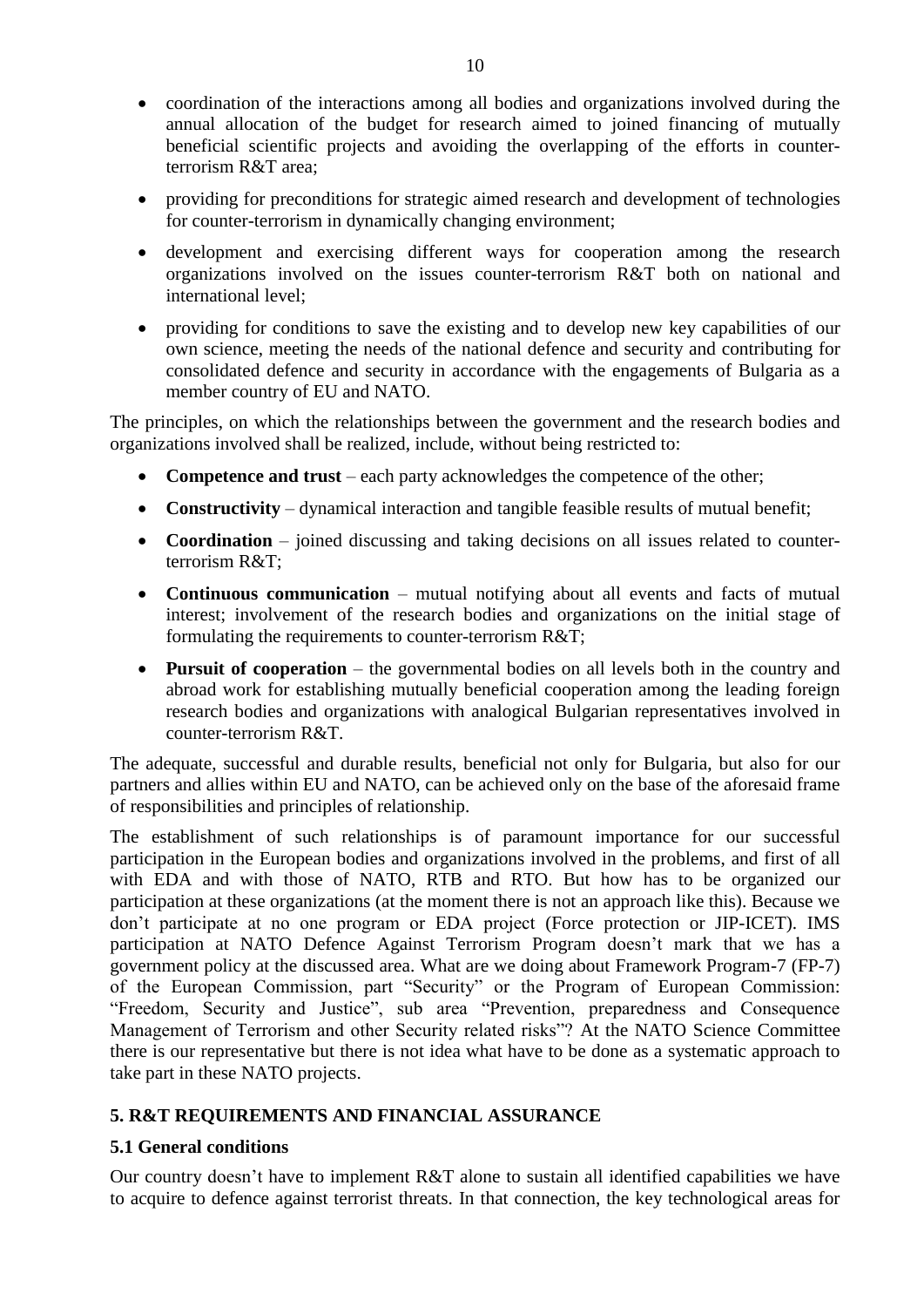creating of these capabilities have to be identified and systematized and the needed scientific capacities have to be created. It is available a need of place and role identification of the technologies to reach of the planned goals at the area and how many of them will keep their potential at the frame no less 10-15 years. We have to identified and prepare the frame and content of the themes of research and developments and a List of basic technologies supporting the state policies at the discussed area. It will guarantee timely and effectively government policy implementation at this direction. This process has to be realized by goals prioritization, respectively the areas with key technologies under authority of NDIC.

To the building and development of counter-terrorism R&T MoD and Ministry of interior have to take part in, as well as the subordinated scientists organizations, national scientists organizations and business as a direct consumer of these achievements.

The goals formulation of the counter-terrorism R&T Strategy goals (emphasized on the individual and critical infrastructure protection) have to render an account all of that.

What the basic tasks at this direction have to be?

On a first place conditions for **national common operational picture of critical infrastructure** has to be done.

On a second place, new security and protection systems, on new generation, where are integrated not only possibilities for detection, identification, timely reaction and successfully counteraction but a flexibility, self diagnostic capability and self recovering will be available.

Why these tasks have to be at the base of counter-terrorism R&T. Because at the base of the R&D activities is imperative integrated the capability to generate and realize qualitative new opportunities.

#### **5.2 Main efforts.**

All this diversity requires consistent and systematic approach by all bodies and organizations, engaged with the issues of anti terrorism. No one of the state structures is capable to coop with the accompanying problems. Therefore, it is necessary to combine the efforts not only of the security and jurisdiction bodies but also and first of all of our native science. Because, as noted above, if we do not provide conditions for development of our capabilities to counteract against the newly arising and more and more complex terrorist threats sooner or later we will not be able to reply adequately.

The efforts in this direction could be configured in various ways but one of the scientific fields which we are developing and have to improve at accelerated rates is the progress of sensors and sensor systems.

The science of physical detection and tracing covers both observation in many forms and interpretation of the observation data. The current accent on the detection of the physical inrush includes improved automated observation of the respective object, maintaining optimum capabilities for detection of trespassers in different climatic and terrain conditions, for faster and more accurate identification and interpretation of the intrusion signals (compared to false or accidental signals) and sending the results to improved tools for intention analysis with the purpose of threat categorization and vulnerability registration. The wireless technologies have more and more decisive importance for the technological systems in the automation, communications and informatics that are widely spread in the critical infrastructure sectors. However, on the other hand the wireless networks are highly vulnerable as a consequence of security limitation as a result of (but not only) risk increase of the activity of mobile wireless units, which can enter, cross and go out of the net thus creating situation of deep disturbance of the wireless network functionality or interruption of its operation.

There is a necessity of elaborating sensor systems which can observe and report the infrastructure condition, measure and report the damages, assess the reduced function and calculate the time of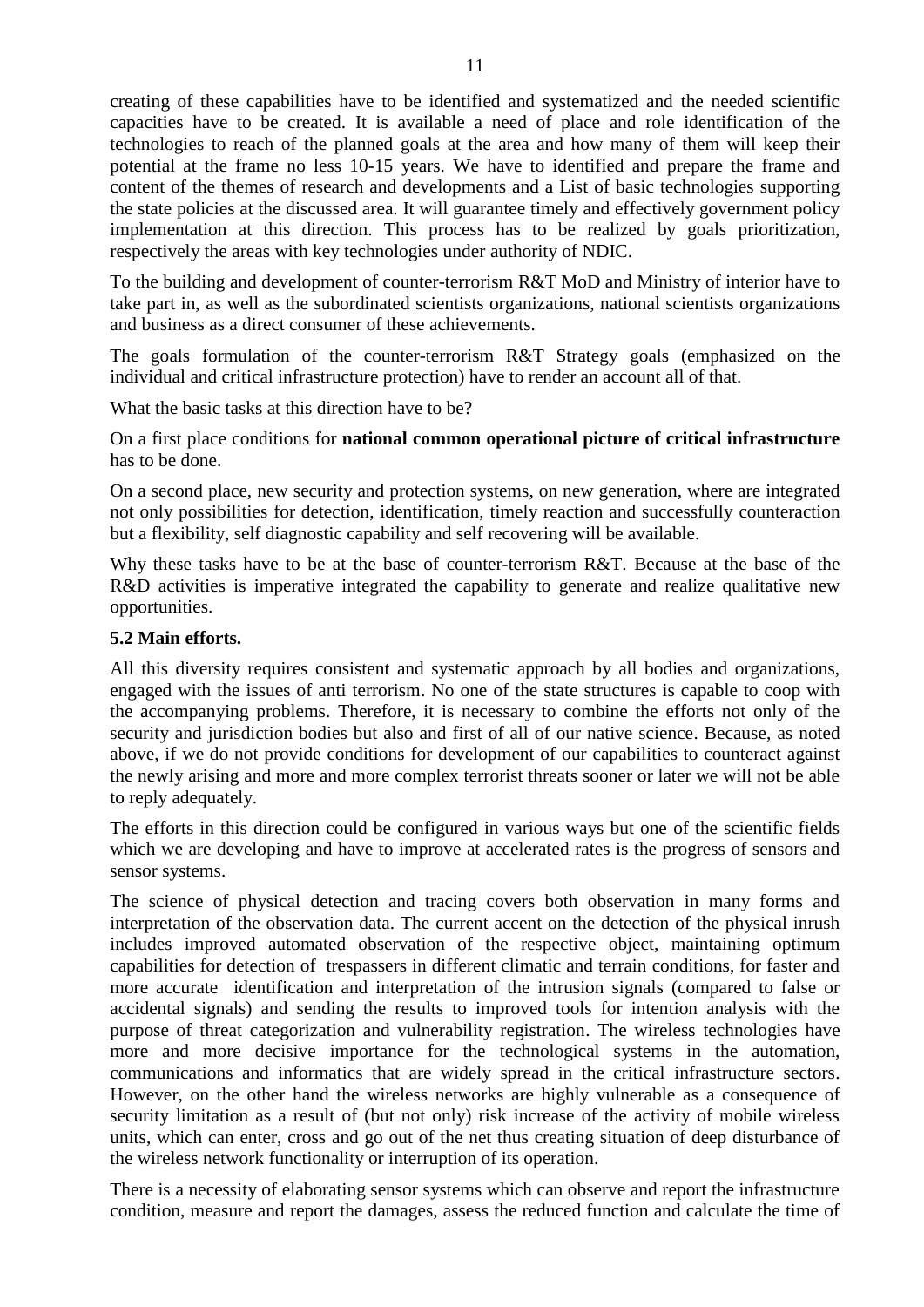stay due to repair of the respective object or installation. The intelligent/advanced sensor systems can be programmed to suggest repair alternatives which will require integration and communication with the modern support systems for analysis and solution.

The intelligent systems will have numerous types of sensors, communication capabilities, so that they are able to "talk" with each other and capability to perform calculations so that they can make analyses, compare the received sensor information and analyses and "self-train" on the basis of the analyses and experience. In order to be widely distributed such intelligent sensors should be cheap, durable, precise, self-calibrating and capable to adapt to the environment. The sensors and sensor systems will have to be "trained" to seize the threat, self-configured and selfrestored. They could be wire or wireless or a combination of the two types, but they should be information secure.

It is necessary the sensors to possess capabilities which to satisfy the need not only of providing security and protection against terrorist attacks but also to react in case of fire, to register the first indications of earth quake, to be able to function in conditions of disturbed power supply or extreme climatic conditions.

On this basis, with the purpose to increase the effective protection of the critical infrastructure objects (CIO), the Institute of Metal Science/Center of Excellence "Anti terrorist advanced systems" developed modern intelligent detection and sensor systems. They identify and characterize quickly and accurately the threats of physical inrush against CIO. The sensors are also used for observation and as source of information about the condition of the different objects (such as for example power stations and industrial complexes). The huge quantity of information is processed and analyzed by the detection sensor systems for selective filtration of the background signals with the purpose to create a clear picture of the protected object. The data and analysis results are sent to other sensor systems and further analyzed for feeding operative information to the operators of the system for making decisions of counteraction against terrorist acts.

The next step in the activity of this line should be development of sensor systems which can selforganize and self-restore as well as adapt to the environment specific conditions in which they operate. On the other hand, the detection systems should possess capability of switching over between different physical approaches of sensing magnetic, seismic, acoustic, radioactive or gravitation variations from satellite, air, robotized or ground platforms (on land, underground, on water or underwater).

## **5.3 Structure and content of R&T for defense against terrorism.**

On the base of that "general line" of our efforts it is necessary to configure the structure and content of R&T for defense against terrorism. The cross-sections may be numerous but the following realities should be taken into account:

**a) the Capability Development Plan** of the European Defence Agency. It has to be "the driver" for the R&T community in Bulgaria. But form the view point of the specificity of the considered scientific problems we have to concentrate very carefully our efforts only in these capabilities identified by CDP, which could and should be related to the anti terrorist protection. They could be:

- Computer Network Operations;
- Mine Counter-Measures in littoral sea areas;
- Intelligence, Surveillance, Target Acquisition and Reconnaissance Architecture;
- CBRN Defence;
- Counter-Improvised Explosive Devices;
- Increased availability helicopters;
- Network Enabled Capability.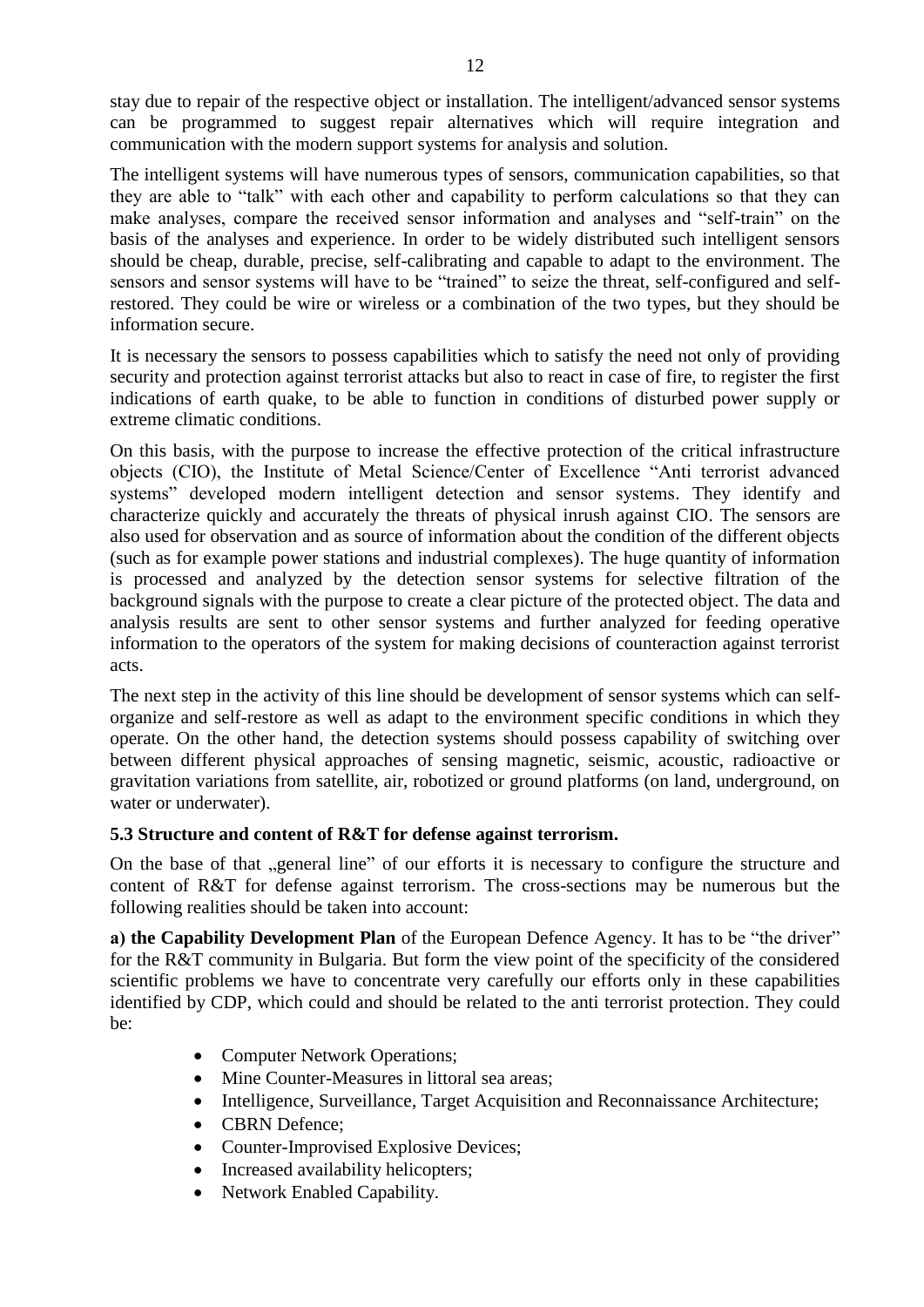But have we to develop and support technologies for all these capabilities? We have indisputable achievements at international level in the fields "Mine Counter-Measures in littoral sea areas" and "Counter-Improvised Explosive Devices". Isn't it expedient to extend our possibilities in these lines, in part of them to work in cooperation with our partners and for the remaining part to use the achievements of the allies.

**b) 22R&T priorities of European Defence Research&Technology Strategy.** We could successfully develop (from the view point of their application in the anti terrorist protection):

- Command and control technologies, especially at area of innovative Sensors for Urban Warfare, including acoustic and seismic sensors;
- Networked sensor control, management and cueing:
- EO Systems & Integration;
- Technologies for secure and robust information management, information exchange and communications;
- RF generic technologies (only at the integration area);
- Physical protection;
- Environment definition (oceanographic & hydrographic techniques and analysis);
- Underwater systems.

## **c) Probable national approach.**

Technology is, of course, not the only answer to addressing the specter of transnational terrorism, but the technological answers we have today are inadequate to deal with the scope and potential severity of the threat. Rather than adapting technologies to stay apace of evolving dangers and changing tactics, we need to get ahead of the terrorists and develop "overmatching" security systems that protect the public, safeguard their liberties, and leave travel and commerce unencumbered.

Developing technologies that leap ahead of the terrorists requires vision and strategy, and a good strategy requires hard choices. It begins by establishing criteria for selecting the most crucial technological investments. There should be three:

 **Seeking** out technologies that can contribute to building a true national system that addresses all the challenges of terrorism from intelligence and early warning to domestic counterterrorism and response. It is unlikely that our and any country will have the resources it needs to address every security shortfall or law enforcement need. Thus, the first priority of a sound strategy should be to invest in technologies that best leverage all the existing capabilities that are available by integrating them into a cohesive system;

• **Adopting** technologies that get the "biggest bang for the buck." Spending a little research, development, and procurement resources on many things may not buy much of anything. Husbanding and targeting investments on the technologies that can provide the most security for the resources invested, ones that are the most flexible, ones that contribute to addressing a wide range of threats from kidnapping to catastrophic, is a better approach for stealing a march on the terrorists;

 **Reaching** for "breakthrough" technologies. Terrorist groups have limited resources and limited means; thus, they are quick to refine their methods, improving on time-tested techniques, or improvise, seeking out new ways to strike or new targets to attack. In response, law enforcement officials update their investigatory techniques or implement new security measures. Breaking the cycle of innovation and countermeasures between terrorism and counterterrorism calls for unprecedented innovation with which terrorists can simply not compete.

On the base of above mentioned criteria these technologies can be:

- system integration technologies;
- technologies against CBRN threat;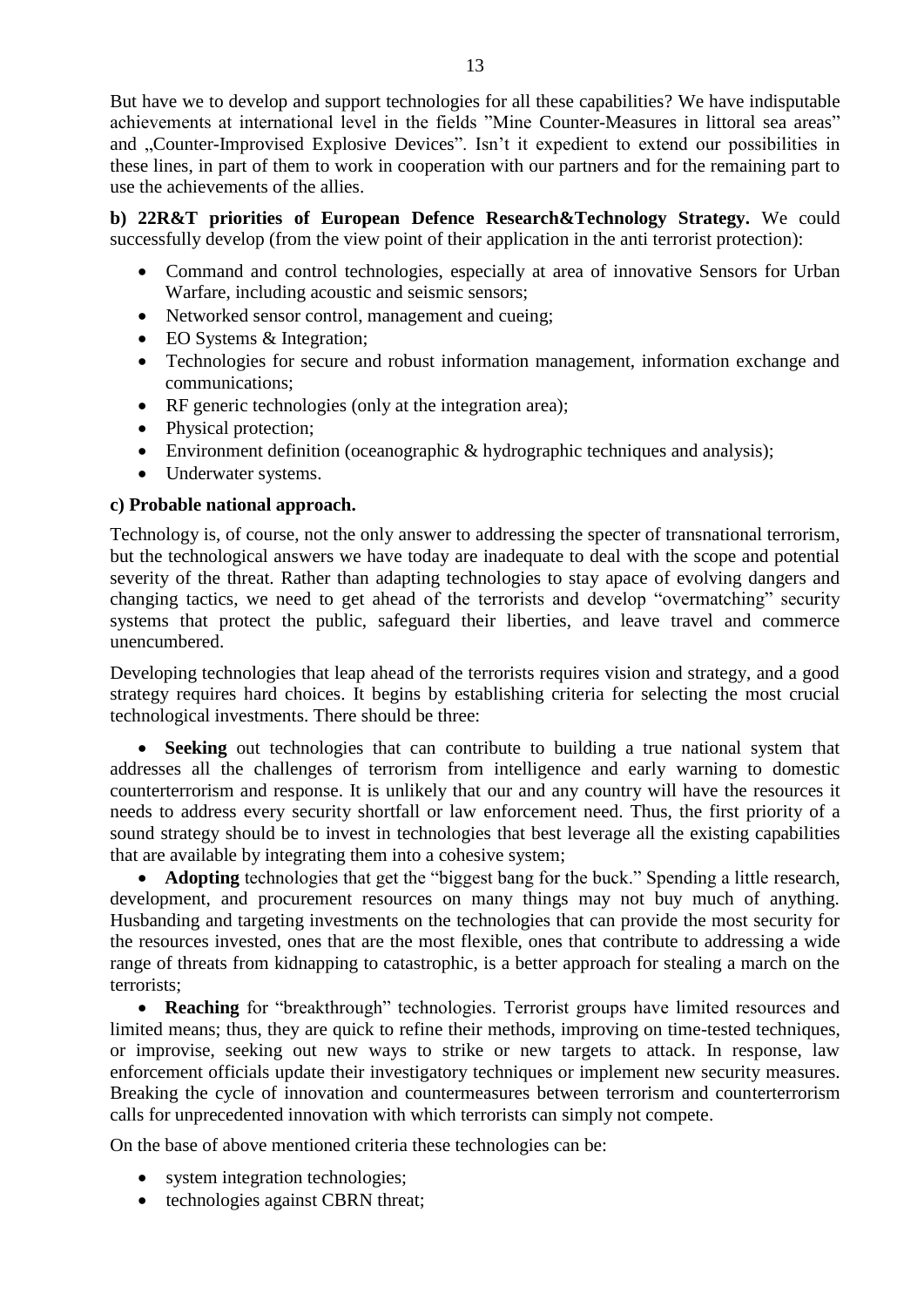- non-lethal weapons;
- data mining and link analysis technologies;
- nanotechnology and new materials.

Our experience and knowledge will help us to develop advanced and adequate security and protection system to people and critical infrastructure.

On the base of the above said, the structure and content of R&T for anti terrorist protection could be, but not limited to, of the following functional areas:

- Detection and sensor systems;
- Analysis and decision making systems;
- Prevention and protection systems;
- Threat counteraction, restoring and reconstructing systems;
- New threats and weak points of the objects;
- Promising infrastructure architectures and system design;
- Humanitarian and social issues:
- Others.

The prioritization of the purposes for each area imposes the necessity of applying modern approaches for the capabilities management in the programming of the researches and technologies. This approach suggests the necessity of identifying the priorities in the researches and technologies as a resultant of the priorities established by national capability development plan, Capability Development Plan of EU, respectively. The following should be also taken into account:

- The impact of the technological inventions and progress on the capabilities;
- The development of the Bulgarian defense technology industrial base;
- The possibilities for cooperation, etc.

It is necessary MoD and Ministry of Interior to provide the required conditions for maintaining consistent policy of close cooperation with the research teams and industry and facilitation of the timely and successful transformation of the developed technologies in high tech products. The main tool of this policy is establishment and support of Centers of excellence on the base of recognized research centers elaborating and manufacturing products for the national security and country defense.

From other point of view, the subject-matter of each sub-section is also an object of discussion and priority identification. But in the long run, the joint work of the integrated teams of specialists has to give answer to the following two questions: first, in which areas we could and should improve the available and develop new technologies; and second, in which areas we shall use the already available at the international market technological solutions. The stagger/departure in any area/direction is not a wise solution. Because the creation in our country of capability for building modern high tech and developing autonomous security and protection systems should be our main priority. The adoption of such approach will mean that we have nationally responsible policy in the field of anti terrorism.

## **5.4 R&T financing.**

It is basic issue. How should the financing of this activity be organized (as currently there is no such financing at all)? To authorize the MoD or Ministry of Interior, to be concentrated in only one of them or the financial support to be "taken out" of these departments and a third body to be assigned, for instance NDIC, to be in charge of the financing. There are many "positive" and many "negative" for one or other approach. But that a mechanism which shall resolve this problem has to be introduced is a fact that should not be discussed. But if we wish fast and good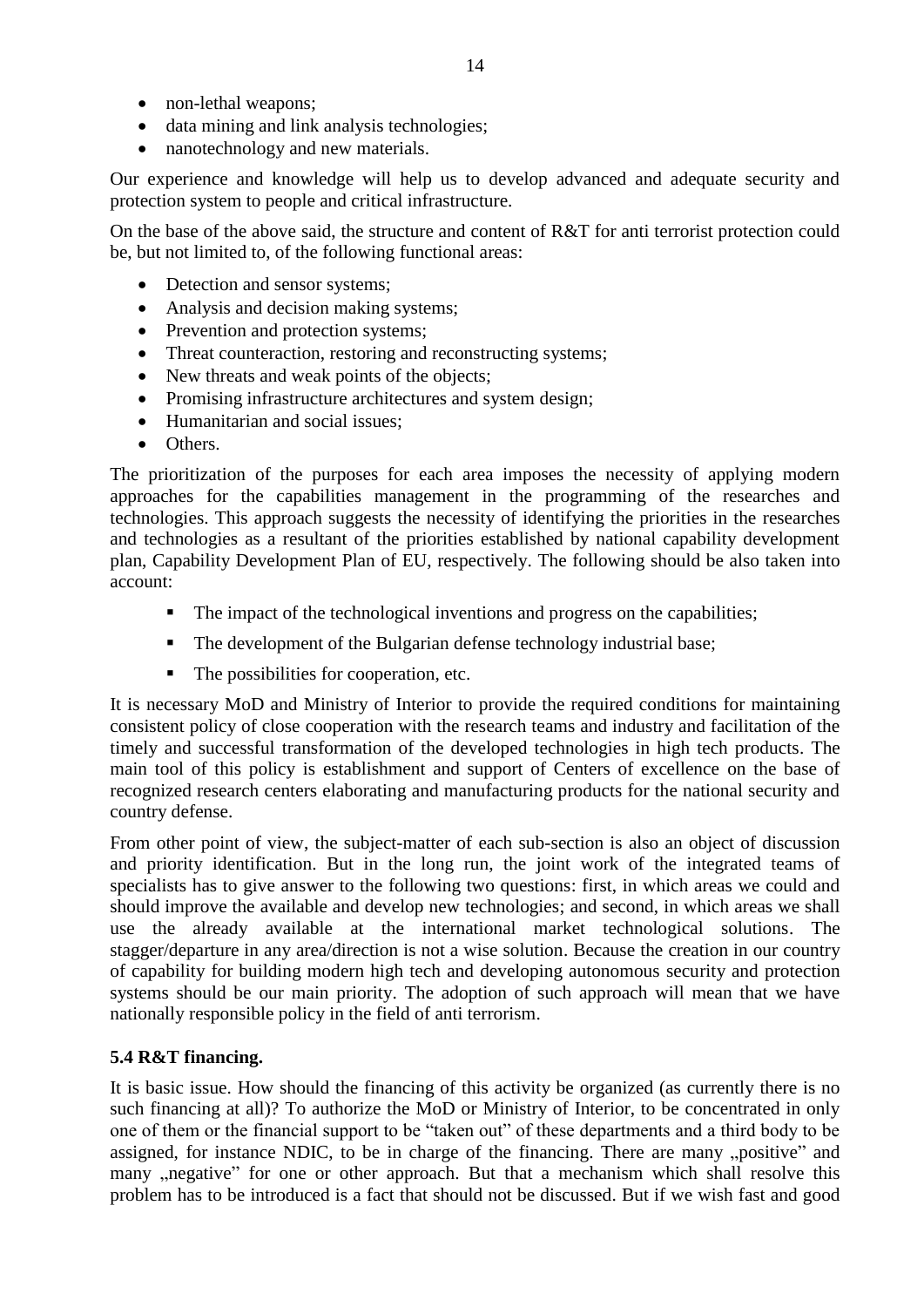results, the finances for this activity have to be managed by one body which should be responsible also for the results.

On the other hand, we should not forget that according to the engagements undertaken by Bulgaria under the Lisbon strategy, our country should provide 3% of GDP. EDA Steering Board accepted in 2007 the member countries to assign 2% of the defense budget for Defence R&T, 20% of them being for joint projects, in the frames of EDA. In the end, what will be the share of R&T for anti-terrorism bearing in mind these facts? The question is controversial and will be resolved after the reply to the questions above said in this document.

#### **CONCLUSION**

As already noted, in the elaborated by CATAS "National Defence R&T Strategy – conceptual characteristics" it is necessary to unite around the formation of mechanism which shall guarantee timely and accurate development, adoption and execution of the so discussed in this document Strategy. The sooner this happens the more in time we shall have adequate and reliable security and protection systems for the people and critical infrastructure. We have lost enough time while the dynamically changing environment and terrorist threats could surprise us at any moment.